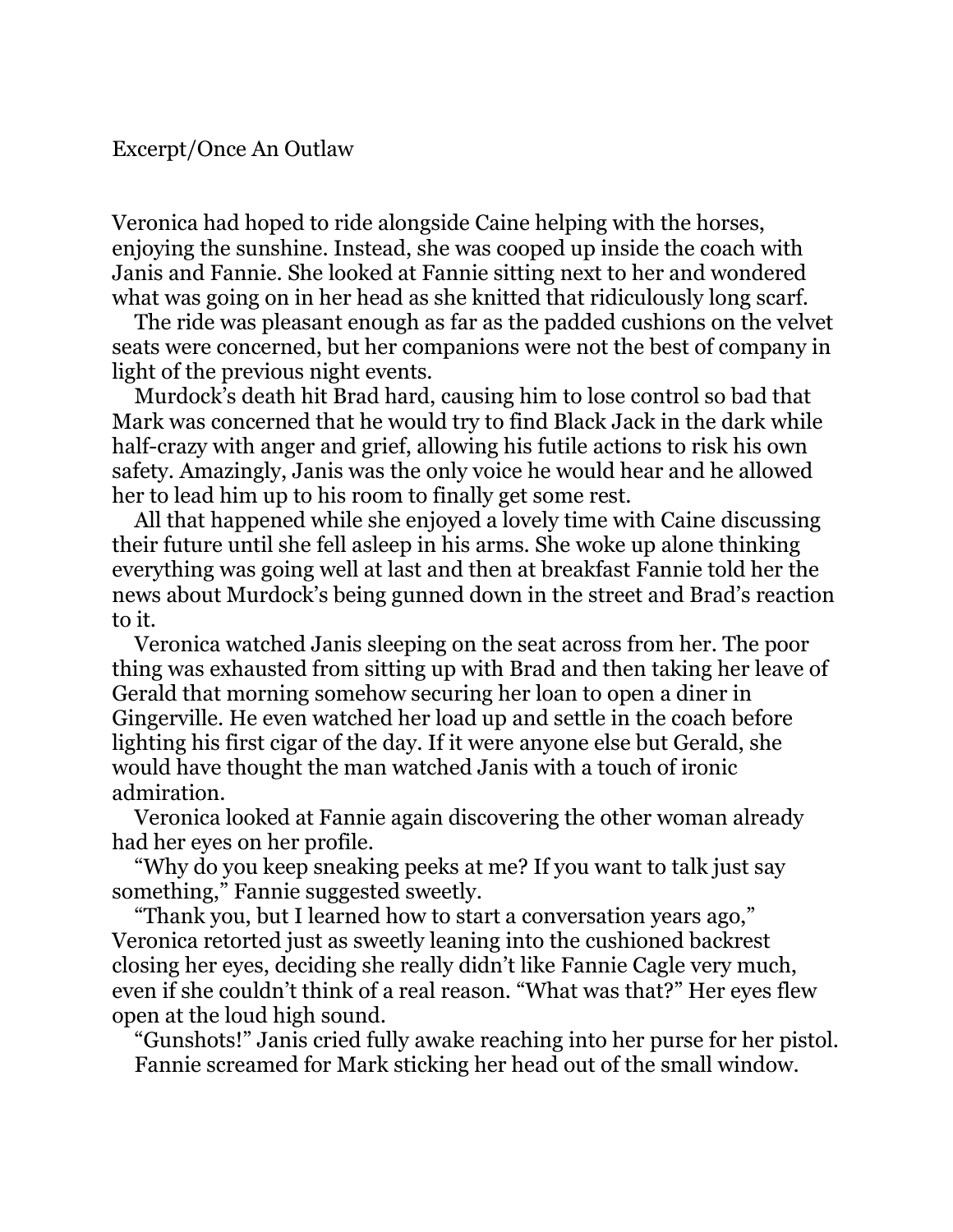"Get in here!" Veronica pulled Fannie back inside. "Are you crazy?" Not waiting for a reply she quickly grabbed the Winchester from under the seat and made sure it was fully loaded. The coach began to pick up speed and Mister Johnson yelled for them to get down to the floor. She heard Caine yell at the driver to stop. Either he didn't hear the order or he decided to ignore it. Risking a peek outside her window she saw Caine pulling up alongside the driver's seat. A bullet whizzed by her face and Caine must have felt it too, because he abruptly took a quick glance over his shoulder aiming his pistol intending to shoot, instead he yelled at her to get her head back inside.

"What's happening?" Fannie asked with wide frightened eyes.

"Johnson won't stop. Now, we have riders behind us."

"Oh no. That means Mark and the others are sitting ducks!" Fannie cried putting her hand to her chest.

"Not if I have anything to say about it. I'm covering this side," Veronica announced as she positioned herself and took aim with her rifle outside her window and began firing. She counted six riders. Without having to see it, she knew Janis was diligently covering the other side.

She looked ahead and around for Caine on her side, all she saw was Brandy trailing after Mark and Brad. "Caine!" she screamed fearing he was shot and fell from his horse. "Caine!"

"Ronnie, keep firing from the rear!" It was his voice, but from where? "He's on top driving," Fannie informed her.

"I got one!" Janis shouted. "Come on Ronnie, shoot!" Janis fired until her gun was empty, while she reloaded Veronica hit a rider square in the chest, knocking him off his ride. Her next shot hit one of the horses sending its rider flying. The remaining three split up in three directions. Janis somehow got the center bandit in the head.

The last two pulled back, seeing they were being picked off like flies they cut off heading toward the trees.

"We're slowing down!" Fannie said.

"Aaah!" Janis screamed falling back inside the coach holding her hand. "Damn it."

"Janis, you okay?" Veronica asked watching the bandits disappear in the trees. One of them had gotten lucky and shot the pistol from Janis' hand.

"I lost my pistol," she whimpered. "I loved that pistol."

Veronica felt the coach pulling to a halt. Fannie screamed and pointed out of Janis' window. Two riders were emerging from the trees.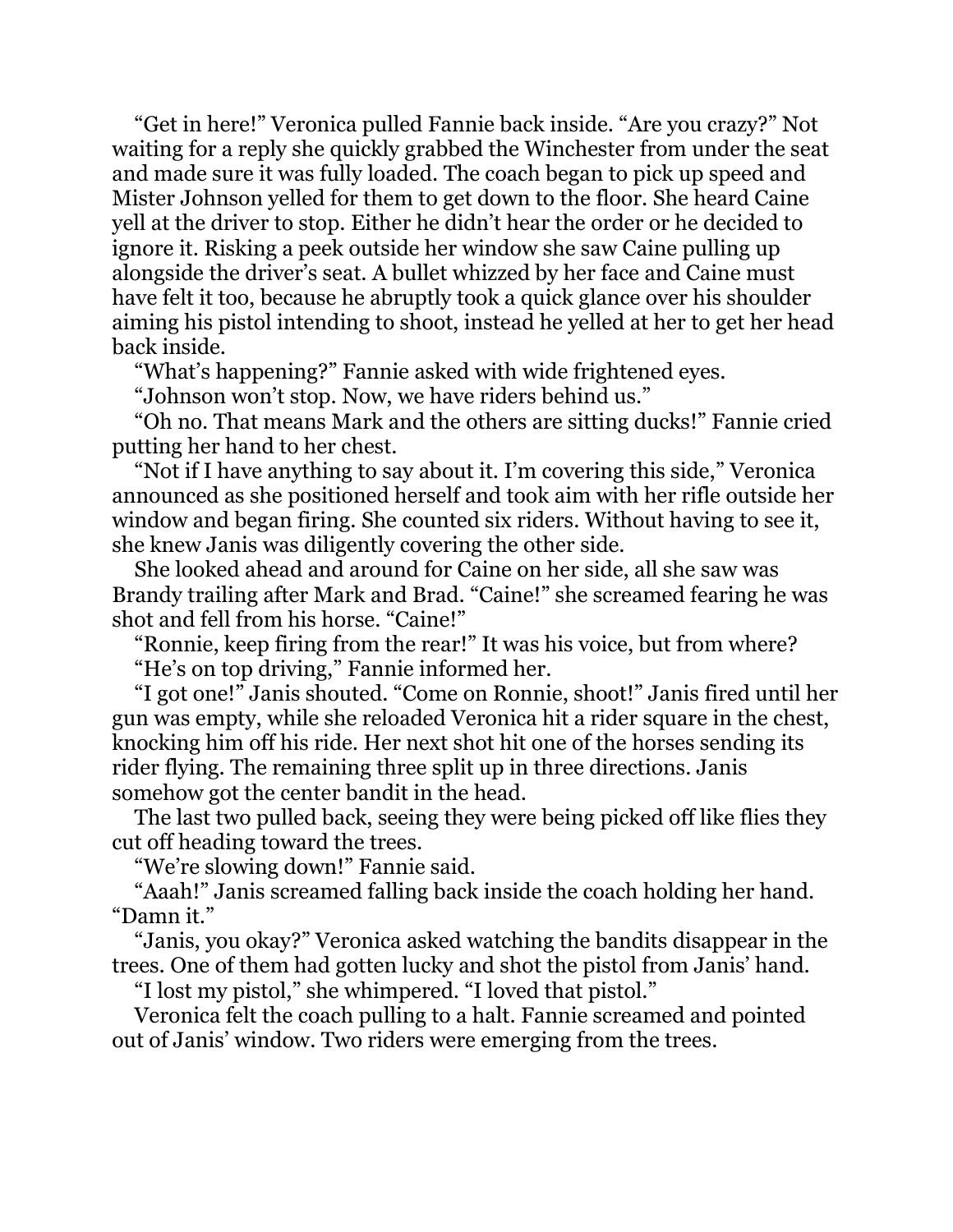"Get out, now!" Caine commanded jumping from the driver's seat to usher the women into the trees then joined Brad and Mark taking cover from behind the coach.

"I counted four," Mark said reloading.

"Is that including those two coming down the hill?" Caine asked.

"Damn it!" Mark roared. "Ronnie, toss me that Winchester!" She didn't hesitate to comply. Mark pointed the rifle at the riders and fired twice. Both riders hit the ground dead. "Now, it's four." He tossed the gun back to its owner then claimed his position opposite Caine with both guns drawn.

Brad joined the women in the trees offering Janis one of his pistols. "You and Veronica help watch the rear," he suggested before climbing slightly up the hill a short distance away.

"Oh, look at poor Mister Johnson," Fannie said sadly. "I think he's dead."

"He should've followed orders." Brad was unsympathetic to the man lying across the driver's seat. "He jeopardized us all by taking off like that."

The kid was right, Caine silently agreed, although he wished he had at least tried to pull the man to safety, but everything had happened so quickly and his mind was on the women. More than likely, Fannie was right about him being dead. H shouldn't have panicked like that.

Veronica and Janis handled themselves better than a lot of men in their situation, the way they picked off those bandits and was taking it all in stride. Veronica's back was to him standing against a tree scanning the area calmly just as Brad told her. As if sensing his perusal she looked over her shoulder and gave him her best smile, warming his heart. She was so brave.

"Caine, look sharp! Over in that thicket," Mark indicated with a toss of his head. "Caught a flash of something shiny. They're signaling each other."

Caine saw some tall bushes come together on the other side proving Mark's assumption. They fired into the bushes while Brad, Veronica and Janis handled the wooded area behind them. Seemed at least one shooter thought he could get the drop on them. After a few minutes, the gunfire ceased and Caine asked, "Is everyone still with us?"

"No, Brad went up there," Veronica said pointing her rifle barrel up the hill.

Caine yelled Brad's name at the top of his lungs then waited for a response. The voice that yelled for Caine was not Brad's.

"I want to talk to Fuller!"

"You got me!" "Name's Quik" "And?"